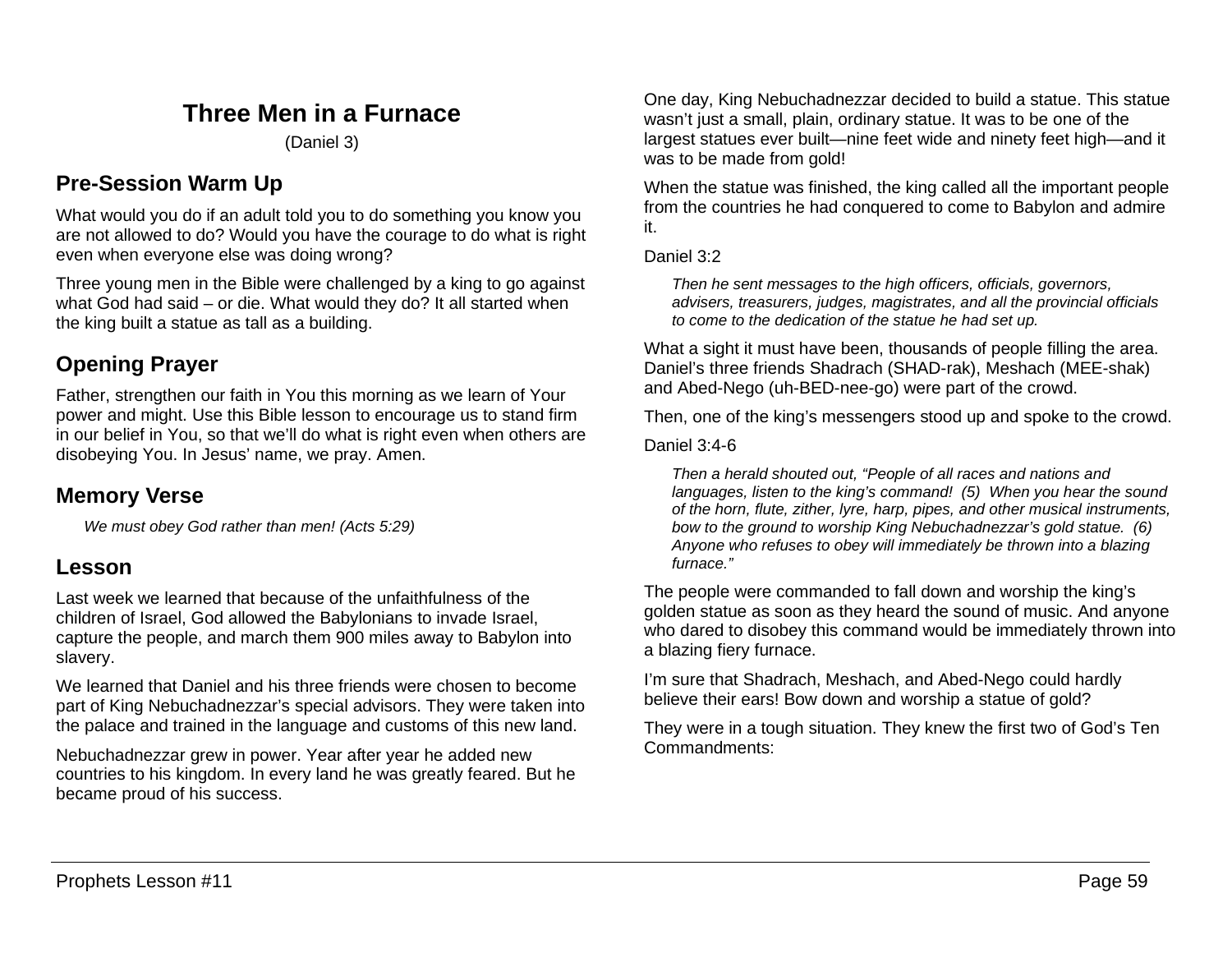Exodus 20:3-5 [Teacher, read….]

*"You must not have any other god but me. (4) "You must not make for yourself an idol of any kind or an image of anything in the heavens or on the earth or in the sea. (5) You must not bow down to them or worship them, for I, the LORD your God, am a jealous God..."*

If they obeyed the king and worshiped the statue, they would be disobeying God. But if they did not worship the statue, they would be thrown in the fire.

How do you think Shadrach, Meshach, and Abed-Nego felt about the king's orders? What do you think they did?

Soon it was time…

Daniel 3:7

*So at the sound of the musical instruments, all the people, whatever their race or nation or language, bowed to the ground and worshiped the gold statue that King Nebuchadnezzar had set up.*

As the trumpets blew and the music began, everyone bowed to the ground, that is, almost everyone…

Shadrach, Meshach, and Abed-Nego stood straight and tall. They knew the one true God who made heaven and earth, the One who made you and me. They knew and worshiped Him alone and could never bow to this statue. They would be true to God and His commandments.

It didn't take long for the news to reach King Nebuchadnezzar. When the king heard that the men had not bowed to his statue, he flew into a rage!

### Daniel 3:13-14

*Then Nebuchadnezzar flew into a rage and ordered that Shadrach, Meshach, and Abednego be brought before him. When they were brought in, (14) Nebuchadnezzar said to them, "Is it true, Shadrach, Meshach, and Abednego, that you refuse to serve my gods or to worship the gold statue I have set up?*

Then Nebuchadnezzar gave them a second chance.

#### Daniel 3:15

*I will give you one more chance to bow down and worship the statue I have made when you hear the sound of the musical instruments. But if you refuse, you will be thrown immediately into the blazing furnace. And then what god will be able to rescue you from my power?"*

Nebuchadnezzar challenged their belief in the power of God. What courage it would take to stand for God in this desperate situation!

Standing for God is often hard. Has your belief in God ever been challenged? Has anyone ever tried to pressure you into believing something about God that isn't true? [Teacher, let the children respond.] Maybe your teachers at school have tried to tell you that God didn't create the universe in six days. Have they tried to tell you that everything just evolved out of nothing?

As a Christian, you need to let God give you courage to stand for Him. That means speaking up for what God's Word teaches. You need to be ready… some may laugh at you or argue or even refuse to be your friends. But God promises that if we stand strong in our faith in Him, He will stand with us and give us courage. He will reward our faith. (Matthew 5:11-12).

The three young men could have said to themselves, "We wouldn't really be worshipping the image. Just bowing down once won't matter very much." But they didn't. They remembered their God and responded very courageously.

### Daniel 3:16-18

*Shadrach, Meshach, and Abednego replied, "O Nebuchadnezzar, we do not need to defend ourselves before you. (17) If we are thrown into the blazing furnace, the God whom we serve is able to save us. He will rescue us from your power, Your Majesty. (18) But even if he doesn't, we want to make it clear to you, Your Majesty, that we will never serve your gods or worship the gold statue you have set up."*

These three young men did not know whether God would save them *from* death or *through* death, but they were depending on God to give them courage to stand for Him. They trusted in God so much that they were willing to disobey what the king was telling them to do!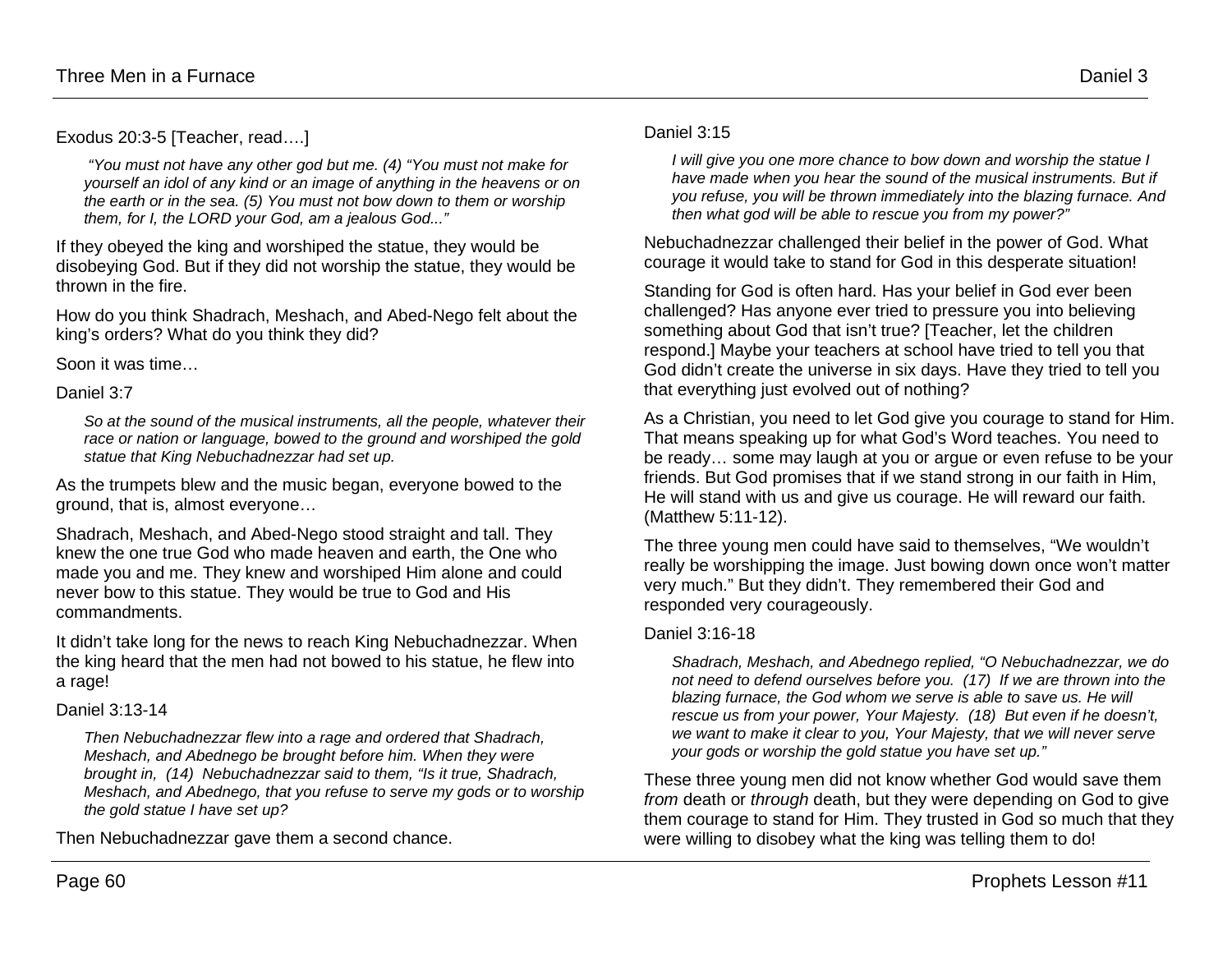When the three refused to bow down to the statue, the king ordered them to be bound with ropes and thrown into the furnace.

#### Daniel 3:19

*Nebuchadnezzar was so furious with Shadrach, Meshach, and Abednego that his face became distorted with rage. He commanded that the furnace be heated seven times hotter than usual.* 

Nebuchadnezzar was furious that these men disobeyed him and he ordered that the furnace be heated up seven times hotter! Then he ordered his soldiers to seize Shadrach, Meshach, and Abed-Nego, bind them and throw them into the roaring flames.

#### Daniel 3:20-22

*Then he ordered some of the strongest men of his army to bind Shadrach, Meshach, and Abednego and throw them into the blazing furnace. (21) So they tied them up and threw them into the furnace, fully dressed in their pants, turbans, robes, and other garments. (22) And because the king, in his anger, had demanded such a hot fire in the furnace, the flames killed the soldiers as they threw the three men in.*

The fire was so hot that the soldiers who threw the three men into the furnace died from just getting close to the flames.

#### Daniel 3:23

*So Shadrach, Meshach, and Abednego, securely tied, fell into the roaring flames.*

The king and his officials watched to see what would happen. Suddenly the king's face changed from anger to fear. He jumped up in amazement.

#### Daniel 3:24

*But suddenly, Nebuchadnezzar jumped up in amazement and exclaimed to his advisers, "Didn't we tie up three men and throw them into the furnace?" "Yes, Your Majesty, we certainly did," they replied."*

King Nebuchadnezzar looked into the furnace and was amazed to see four men, not three, walking around in the fire.

#### Daniel 3:25

*"Look!" Nebuchadnezzar shouted. "I see four men, unbound, walking around in the fire unharmed! And the fourth looks like a god!"*

The king saw that the men were not burned and that the fourth man seemed to be a supernatural being. The fourth man may have been the Lord Jesus Himself or an angel of God sent to protect the young men.

God had protected them from harm. The Lord was with the three young men even in the flames of the furnace, and they were protected—much to the king's surprise!

#### Daniel 3:26

*Then Nebuchadnezzar came as close as he could to the door of the flaming furnace and shouted: "Shadrach, Meshach, and Abednego, servants of the Most High God, come out! Come here!" So Shadrach, Meshach, and Abednego stepped out of the fire.*

The three friends walked out unharmed. The flames had not touched them. Their hair was not singed and their clothes were not scorched. They didn't even smell of smoke. Only the ropes that had tied them had been burned off.

#### Daniel 3:27

*Then the high officers, officials, governors, and advisers crowded around them and saw that the fire had not touched them. Not a hair on their heads was singed, and their clothing was not scorched. They didn't even smell of smoke!*

When the king saw that their bodies were completely untouched by the fire, he knew their God was the only true God and praised God.

#### Daniel 3:28

*Then Nebuchadnezzar said, "Praise to the God of Shadrach, Meshach, and Abednego! He sent his angel to rescue his servants who trusted in him. They defied the king's command and were willing to die rather than serve or worship any god except their own God.*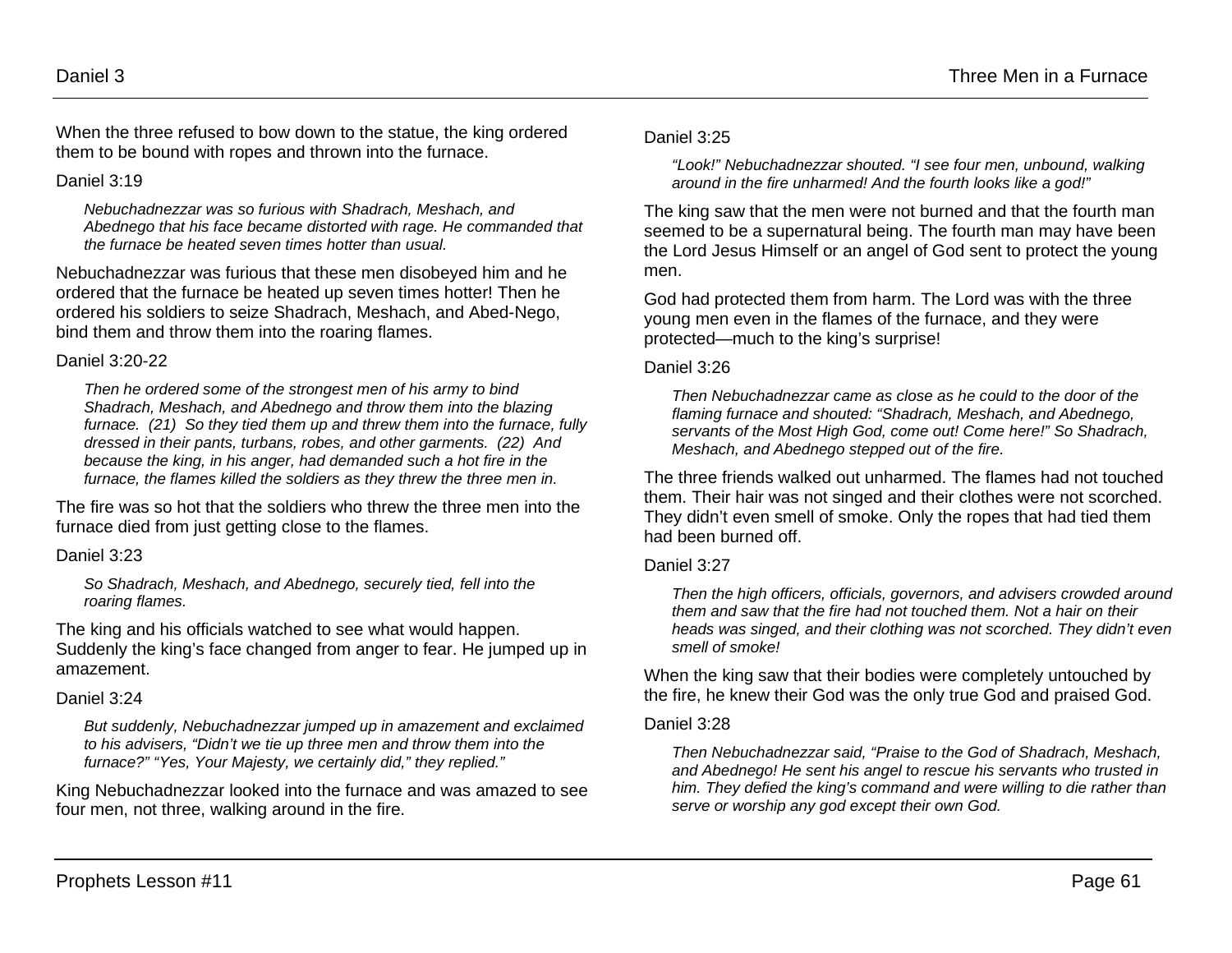Because of the courageous stand of these three men, the king declared that everyone should honor the true God.

#### Daniel 3:29

*Therefore, I make this decree: If any people, whatever their race or nation or language, speak a word against the God of Shadrach, Meshach, and Abednego, they will be torn limb from limb, and their houses will be turned into heaps of rubble. There is no other god who can rescue like this!"*

Shadrach, Meshach, and Abed-Nego not only knew that it was better to follow God rather than men, but they also had the courage to do it! As a result of their courage, the king believed in the one true God.

God honored the courage those three young men showed by standing firm for God. He will honor your courage, too.

You will probably never be asked to bow down to a large golden statue, but you may find yourself in a situation where you are tempted to disobey God. What are some situations you might feel tempted to go along with others in doing wrong things at school? Or, at home or in your neighborhood? How can you get the courage you need to obey God in these situations? (Pray and ask God for it. Choose to spend time with friends who want to obey God, Ask parents for help about what to do.)

Every day we make choices that show whether or not we want to obey God. It may not be easy. When you stand firm for God, not everyone will agree with you. Some will make fun of you or laugh at you. Some may call you names. But *some* will be encouraged to stand with you. Others will be impressed with your courage and will want to know more about God. Perhaps even those who make fun of you will change their minds about God when they see your faith. Remember, God is with you to help you speak up for Him. He will honor your faith just like he did Shadrach, Meshach, and Abed-Nego.

#### Daniel 3:30

*Then the king promoted Shadrach, Meshach, and Abednego to even higher positions in the province of Babylon.*

The king promoted the three young men to new positions of honor. God wants us to be faithful like these three, no matter where we are, or who we're with.

# **Closing Prayer**

Father, please give us the courage to obey You, even when other people around us don't. We love You and want to show You our love by standing firm with You. In Jesus' name, we pray. Amen.

## **Learning Activities**

### **Craft Corner**

### **Game Center**

Use the following questions in a game of your choice:

- 1. Why were the children of Israel in Babylon? (Because of their unfaithfulness to God, He allowed the Babylonians to invade Israel, capture the people and take them into slavery.)
- 2. When King Nebuchadnezzar became so powerful and proud of his success, what did he do? (He built a huge gold statue.)
- 3. When were the people supposed to worship the golden statue? (When they heard the music play.)
- 4. What would happen to someone who did not worship the image? (They were killed in a fiery furnace.)
- 5. Why did Shadrach, Meshach, and Abed-Nego have the courage to refuse to bow down to the statue? (They knew their God and His Word; they had faith that God could save them.)
- 6. What happened to the soldiers that threw Shadrach, Meshach, and Abed-Nego into the furnace? (They burned up.)
- 7. How many men were thrown into the furnace? (Three)